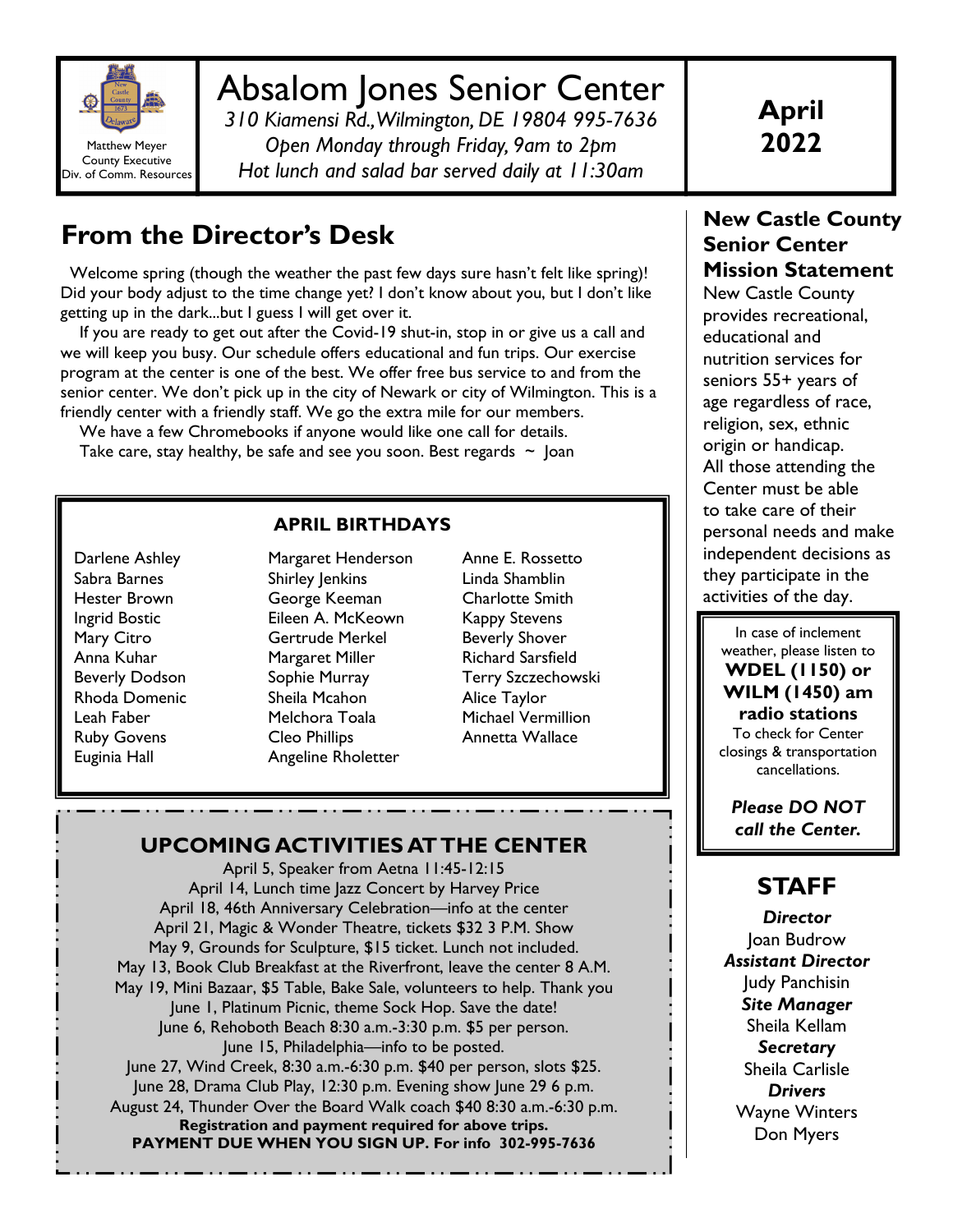### *Page 2* **ABSALOM JONES SENIOR CENTER**

# *Thinking of You*

Norris Cooper James Mc Keller Blanche Barlow Sandy Poe Marie Catullo Marlene Coughlin Joan Murphy Clara Snyder Joyce Johnson Charles Coover Annette Tomasello

# *Welcome New Members*

Clarice Burke Kim Smith Marti Van Veen Dennis Filliben Cindy Richards George Titus Dee Cooper Sharon Eaton William Ripley Marcie Knox Elaine Heverin Elizabeth Ritter Genita Vandell Velma Ricks Rebecca Monaco Denise Butler Katie Little **Internal Indian Value** Judith Glies

Sheila Robertson Sara & John Barnes Carrie Wright Constance Johnson Laurette Handy Marianne Bullock



**Check with Sheila for your reservation!** 

#### **FUNNY STUFF**

A man down the street says that his wife is such a poor driver that the police gave her a season ticket!

The latest appliance on the market is a combination record player and air condition—designed for people who like to play it cooooool!

# **Senior of the Month: Nancy Kaper**

 Nancy Kaper was born on December 31 in Lancaster, PA. She now lives in Wilmington. Nancy received her AA Degree from Goldey Beacon. She has two children: a boy and a girl. She also has two grandchildren, you guessed it—one boy and one girl.

 Nancy's favorite TV show is Common Knowledge. Her favorite food is seafood and favorite vacation spot is Maine. Nancy's hobbies are reading and shopping. If she could have lunch with any one famous, it would be her mother because she was always just a special person.

 **Thanks for sharing some of your life with your friends at the center.** 

*We are awarding a monthly gift to a lucky birthday person. Every time the birthday person for that month comes to the Center for a meal or trip, we will enter their name in a drawing for a gift to be awarded at our birthday party. So the more times you get your name in the basket, the better chance you will have to win!* 

 $O \setminus O$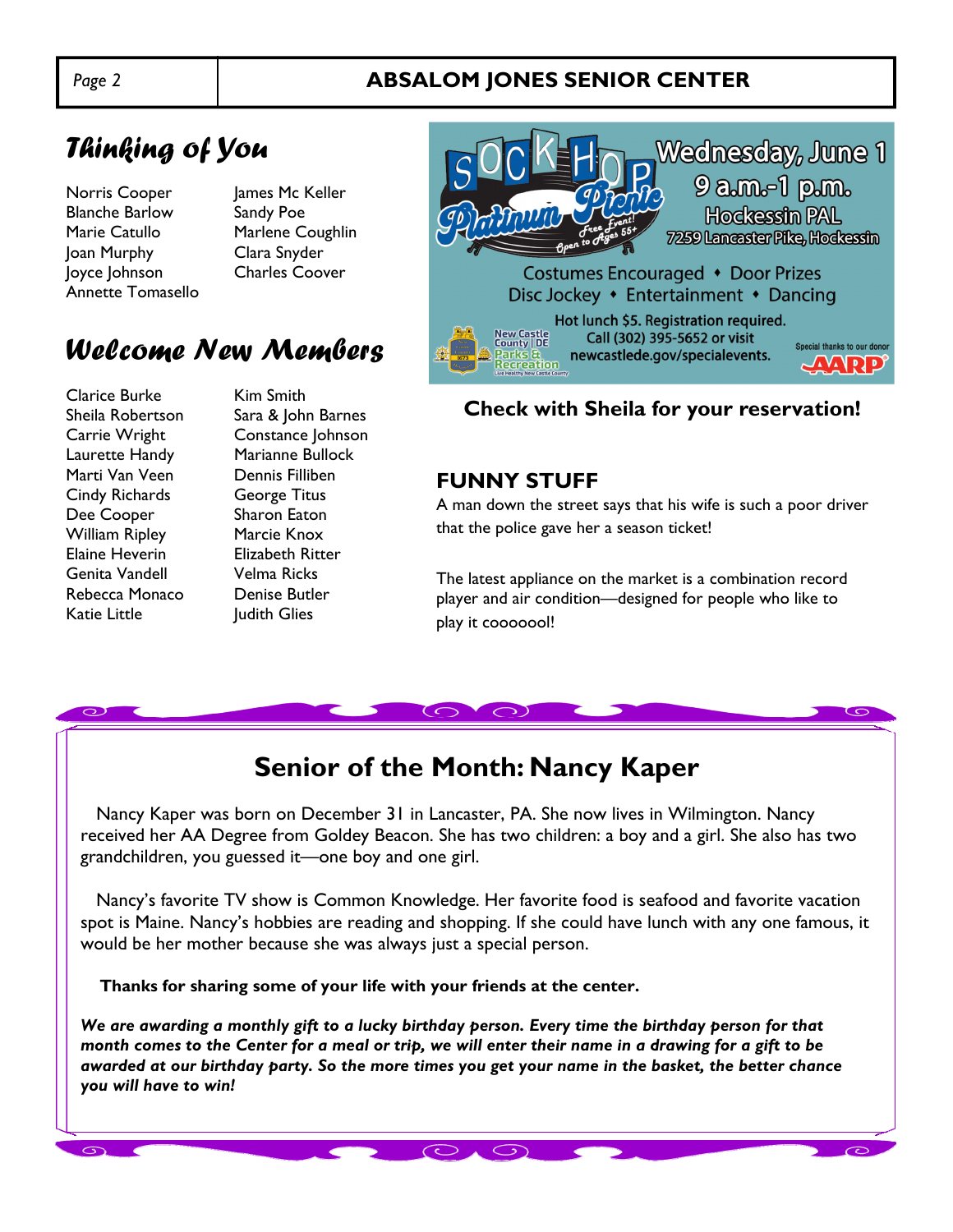# **ABSALOM JONES SENIOR CENTER** *Page 3*

# **Daily Activities**

| <b>MONDAY</b>                                       | <b>TUESDAY</b>                                                      | <b>WEDNESDAY</b>                            | <b>THURSDAY</b>                                                                         | <b>FRIDAY</b>                                                                                |
|-----------------------------------------------------|---------------------------------------------------------------------|---------------------------------------------|-----------------------------------------------------------------------------------------|----------------------------------------------------------------------------------------------|
| <b>Game Room and Fitness</b><br>Center Open         | <b>Game Room and Fitness</b><br>Center Open                         | Game Room and<br><b>Fitness Center Open</b> | Game Room and<br><b>Fitness Center Open</b>                                             | Game Room and<br>Fitness Center Open                                                         |
|                                                     |                                                                     |                                             |                                                                                         |                                                                                              |
| Bank &<br>Post Office (1st Monday)                  | <b>Tax Aide</b>                                                     | Tai Chi                                     | Sitting Tai Chi                                                                         | <b>Trip Day</b>                                                                              |
|                                                     | <b>Bingo</b>                                                        | Armchair Exercise                           | Pinochle Club                                                                           | Tai Chi                                                                                      |
|                                                     |                                                                     |                                             |                                                                                         |                                                                                              |
| Zumba Gold                                          |                                                                     | 4th Wednesdays)                             |                                                                                         |                                                                                              |
| Sewing/Quilting                                     |                                                                     |                                             |                                                                                         |                                                                                              |
|                                                     | <b>Personal Trainer</b>                                             |                                             | Progressive Line                                                                        |                                                                                              |
|                                                     | Drama Club Practice                                                 |                                             |                                                                                         |                                                                                              |
|                                                     |                                                                     |                                             |                                                                                         |                                                                                              |
|                                                     | (3rd Tuesday)                                                       |                                             |                                                                                         |                                                                                              |
|                                                     | <b>Arthritis Wellness Class</b>                                     |                                             |                                                                                         |                                                                                              |
|                                                     |                                                                     |                                             | ShopRite                                                                                |                                                                                              |
|                                                     |                                                                     |                                             |                                                                                         | may be other trip                                                                            |
|                                                     |                                                                     |                                             |                                                                                         | newsletter or call the                                                                       |
|                                                     |                                                                     |                                             |                                                                                         | <b>Center. Times for all</b>                                                                 |
|                                                     |                                                                     |                                             |                                                                                         | found on page 4.                                                                             |
|                                                     |                                                                     |                                             |                                                                                         |                                                                                              |
| <b>Computer Class</b><br>Wii Team Bowling<br>Cardio | Sitting Tai Chi<br>Sewing/Quilting<br><b>Advisory Board Meeting</b> | Open Art Studio (2nd & Personal Trainer     | Drama Club Practice<br>Dancing<br><b>Basic Beginners Line</b><br>Dancing<br>Wii Bowling | Line Dancing<br><b>Bid Whist</b><br>On occasion there<br>days. Check your<br>programs can be |

# **Activities & Services Offered Throughout the Year**

| <b>GAMES:</b>             | Bingo, pinochle, billiards, shuffleboard, pickle ball, Wii.                                                  |  |  |
|---------------------------|--------------------------------------------------------------------------------------------------------------|--|--|
|                           | Game room is open daily from 9am-2pm.                                                                        |  |  |
| <b>HEALTH:</b>            | Blood pressure screening, Delaware Assistance Prescription                                                   |  |  |
|                           | Program, Vial of Life, Medicare information, Speakers                                                        |  |  |
| <b>FITNESS:</b>           | Dance classes, water aerobics, tai chi, group exercise, walk the gym, cardio                                 |  |  |
| <b>SERVICES:</b>          | Elderinfo, Legal Aid, Tax assistance by AARP, defensive driving, computer                                    |  |  |
|                           | classes, caregiver information, book and video lending library, Delaware<br><b>Energy Assistance Program</b> |  |  |
| <b>GROUPS:</b>            | Advisory Council, Red Hat Society "Sassy Ladies", Chess Club,                                                |  |  |
|                           | Drama Club, Shuffleboard Club, Wii Bowling, Book Club                                                        |  |  |
| <b>ARTS &amp; CRAFTS:</b> | Watercolor class, paper flower making, candy making                                                          |  |  |

*Look for dates and times in the newsletter or ask the Senior Center staff!*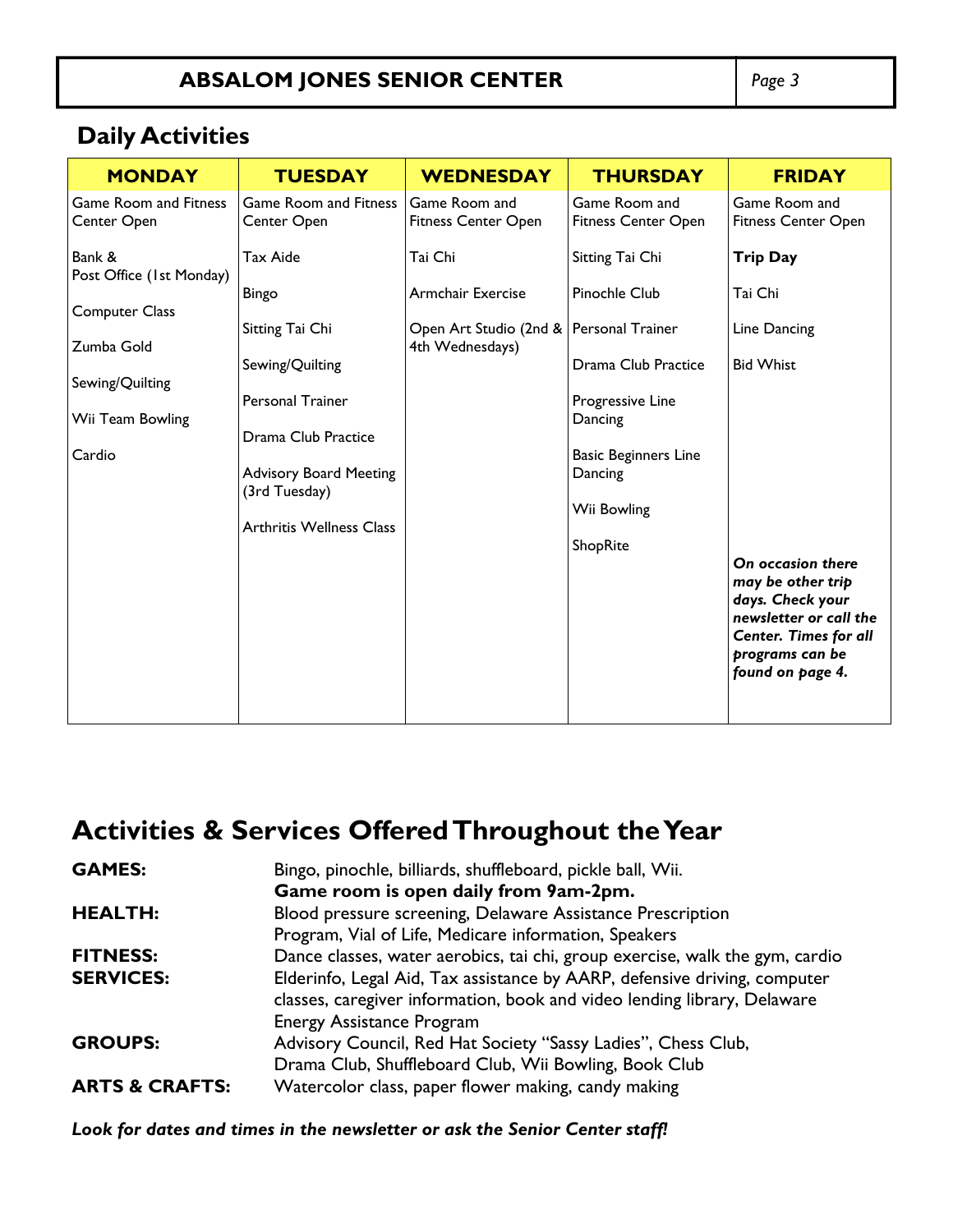# Page 4 **ABSALOM JONES SENIOR CENTER**

| <b>MONDAY</b>                                                                                                                                                                | <b>TUESDAY</b>                                                                                                                                                                                                               | <b>WEDNESDAY</b>                                                                                                                                                                        | <b>THURSDAY</b>                                                                                                                                                                                                | <b>FRIDAY</b>                                                                                                                        |
|------------------------------------------------------------------------------------------------------------------------------------------------------------------------------|------------------------------------------------------------------------------------------------------------------------------------------------------------------------------------------------------------------------------|-----------------------------------------------------------------------------------------------------------------------------------------------------------------------------------------|----------------------------------------------------------------------------------------------------------------------------------------------------------------------------------------------------------------|--------------------------------------------------------------------------------------------------------------------------------------|
| <b>APRIL 2022</b>                                                                                                                                                            | "46" Anniversary Party<br>April 18, 2022<br>Information at ABJ                                                                                                                                                               | <b>FYI</b><br>Debbie will be off<br>from April 121.<br>Mary Ellen will be off<br>April 12 & April 14                                                                                    | April 14, 11:30-12:30.<br>Mark your calendar.<br>We are having a JAZZ<br><b>CONCERT!</b><br>Thank you<br>Mr. Price                                                                                             | 9:30 Trip Sign Up<br>9:30: Tai Chi<br>10:30: Soul Line Dancing<br>11:30: Bid Whist Card<br>Club<br>12:30: Ice Cream @<br>Dairy Queen |
| 4<br>9:30: Zumba Gold<br>Scrabble, Upwords &<br><b>Puzzles</b><br>10-12: Sewing / Quilting<br>12:30: Cardio Class &<br>Computer Instructor                                   | 5<br><b>TAXAIDE</b><br>9: Bingo,<br>9:30: Sitting Tai Chi<br>10-12: Sewing/Quilting<br>10:30: Arthritis Wellness<br>Class<br>II:30: Speaker: Aetna<br>12: Sassy Ladies MT<br>12:30: Group Exercise<br>2: Drama Club Practice | 6<br><b>Trip 9-2</b><br><b>Wegman's Grocery</b><br><b>Store</b><br>9:30: Tai Chi<br>10: TV Armchair<br>Exercise<br>Scrabble, Upwords<br><b>Puzzles</b>                                  | $\overline{\mathbf{z}}$<br>9: Shoprite<br>9:30: Wii Four Dames,<br>Sitting Tai Chi<br>10:20: Progressive LD<br><b>11:15: Basic Beginners</b><br>LD<br>11:15: Pinochle Club<br>12:30: Group Exercise            | 8<br><b>Trip 9-2</b><br>9:30: Tai Chi<br>10:30: Soul Line Dancing<br>12: Bid Whist Club                                              |
| $\mathbf{H}$<br>9:30: Zumba Gold<br>Scrabble, Upwords,<br><b>Puzzles</b><br>12:30: Cardio Class &<br>Computer Instructor                                                     | 12<br><b>Last Day for Taxes</b><br>9: Bingo<br>9:30: Sitting Tai Chi<br>10:30: Arthritis Wellness<br>Class (no class today)<br>12:30: Group Exercise<br>2: Drama Club Practice                                               | 13<br><b>Trip 10:45-2</b><br><b>Mystery Ride</b><br><b>Luncheon \$20</b><br>9:30: Tai Chi<br>Scrabble, Upwords,<br><b>Puzzles</b><br>10: Open Art Studio<br>10: TV Armchair<br>Exercise | $\overline{14}$<br>9: Shoprite<br>9:30: Wii Four Dames,<br>Sitting Tai Chi<br>10:20: Progressive LD<br>11:15: Basic Beginners<br>LD<br>11:30: Pinochle Club<br>12:30: Group Exercise<br>2: Drama Club Practice | 15<br><b>Good Friday Center</b><br><b>Close</b><br>is                                                                                |
| 18<br>9:30: Zumba Gold<br>Scrabble/Upwords &<br><b>Puzzles</b><br>12:30: Cardio Class &<br>Computer Instructor<br><b>Anniversary Party</b><br>3-8 P.M. info at the<br>center | 9<br>9: Bingo<br>9:30: Sitting Tai Chi<br>10: Book Club<br>10:30: Arthritis Wellness<br><b>Class</b><br>12: Advisory Board<br>МT<br>12:30: Group Exercise<br>12:30: SPCA Pet Visit<br>2: Drama Club Practice                 | 20<br>Trip 10- 2<br><b>Cream Valley Cus-</b><br>tard<br>9:30: Tai Chi<br>10: TV Armchair<br>Exercise                                                                                    | 21<br>9: Shoprite<br>9:30: Wii Four Dames,<br>Sitting Tai Chi<br>10:20: Progressive LD<br>11:15: Basic Beginners<br>LD<br>11:15: Pinochle Club<br>12:30: Group Exercise<br>2: Drama Club Practice              | 22<br><b>Trip 10-2</b><br><b>Town Center</b><br>9:30: Tai Chi<br>10:30: Soul Line<br>Dancing<br>12: Bid Whist Club                   |
| 25<br>9:30: Zumba Gold<br>Scrabble / Upwords &<br><b>Puzzles</b><br>12:30: Cardio Class &<br>Computer Instructor                                                             | 26<br>9: Bingo<br>9:30: Sitting Tai Chi<br>10:30: Arthritis Wellness<br><b>Class</b><br>12:30: Group Exercise<br>2: Drama Club Practice                                                                                      | 27<br><b>Trip 12-7</b><br><b>Sight &amp; Sound Show</b><br>"David"<br>9:30: Tai Chi<br>10: Open Art Studio<br>10: TV Armchair Exer-<br>cise,                                            | 28<br>9: Shoprite<br>9:30: Wii Four Dames,<br>Sitting Tai Chi<br>10:20: Progressive LD<br>11:15: Basic Beginners<br>LD<br>11:15: Pinochle Club<br>12:30: Group Exercise<br>2: Drama Club Practice              | 29<br><b>Trip 10-2</b><br><b>RT 13</b><br><b>Farmers Market</b><br>9:30: Tai Chi<br>10:30: Soul Line Dancing<br>12: Bid Whist Club   |